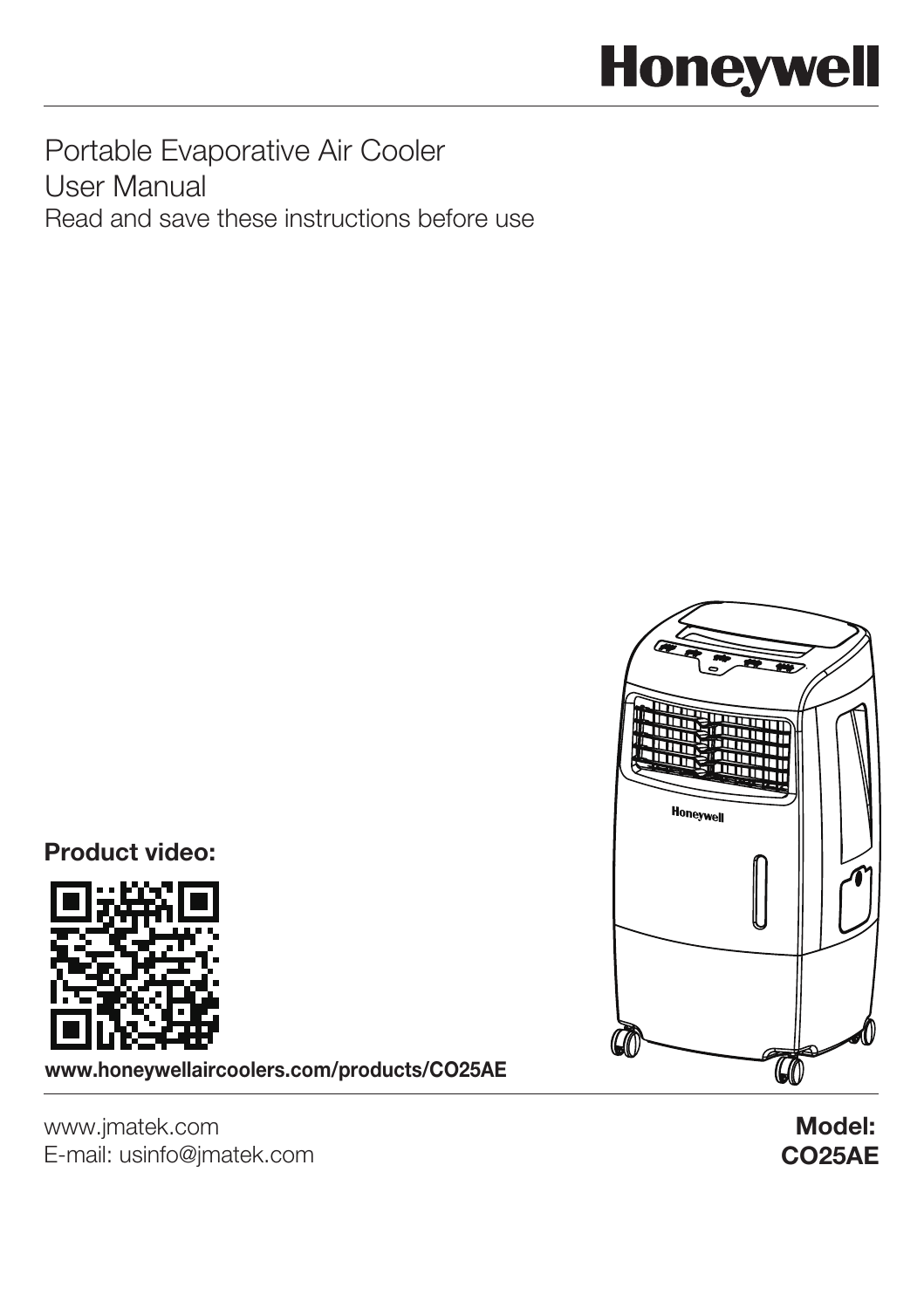## **PARTS DESCRIPTION**



- 2) Handle
- 3) Horizontal Louvers
- 4) Power Cord & Plug
- 5) Casters
- 6) Ice Compartment Lid
- 7) Vertical Louvers 8) Water Level Indicator
- 9) Remote Control
- 10) Water Fill Door
- 11) Drain Plug
- 12) Water Tank

WARNING -- READ AND SAVE THE AIR COOLER SAFETY & MAINTENANCE GUIDE AND USER MANUAL BEFORE USING THIS PRODUCT. FAILURE TO FOLLOW THESE INSTRUCTIONS MAY DAMAGE AND/ OR IMPAIR ITS OPERATION AND VOID THE WARRANTY. IN CASE THERE IS ANY INCONSISTENCY OR CONFLICT BETWEEN THE ENGLISH VERSION AND ANY OTHER LANGUAGE VERSION OF THE CONTENT OF THIS MATERIAL, THE ENGLISH VERSION SHALL PREVAIL.

## **USE & OPERATION**

#### CONTROL PANEL

| Natural <b>P</b><br>$\overline{\mathcal{L}}$<br>SPEED | <b>SWING</b> | <b>POWER</b>      | Cool<br>$F\overset{\text{an}}{=}$<br><b>MODE</b> | 457<br>$0.5h^{r}$<br><b>TIMER</b> |
|-------------------------------------------------------|--------------|-------------------|--------------------------------------------------|-----------------------------------|
|                                                       |              | <b>Tank Empty</b> |                                                  |                                   |

#### FUNCTION BUTTONS

#### **POWER**

Press the POWER button to turn the unit on. The cooler will start automatically at medium speed. After a few seconds the speed will switch to low. To turn the unit off, press the button again.

#### **SPEED**

Press the SPEED button repeatedly to change the speed between Lo - Med - Hi - Natural. The indicator light will show the selected speed:



When the Natural mode is selected, The fan will randomly change between High, Medium and Low speeds to mimic a natural breeze.

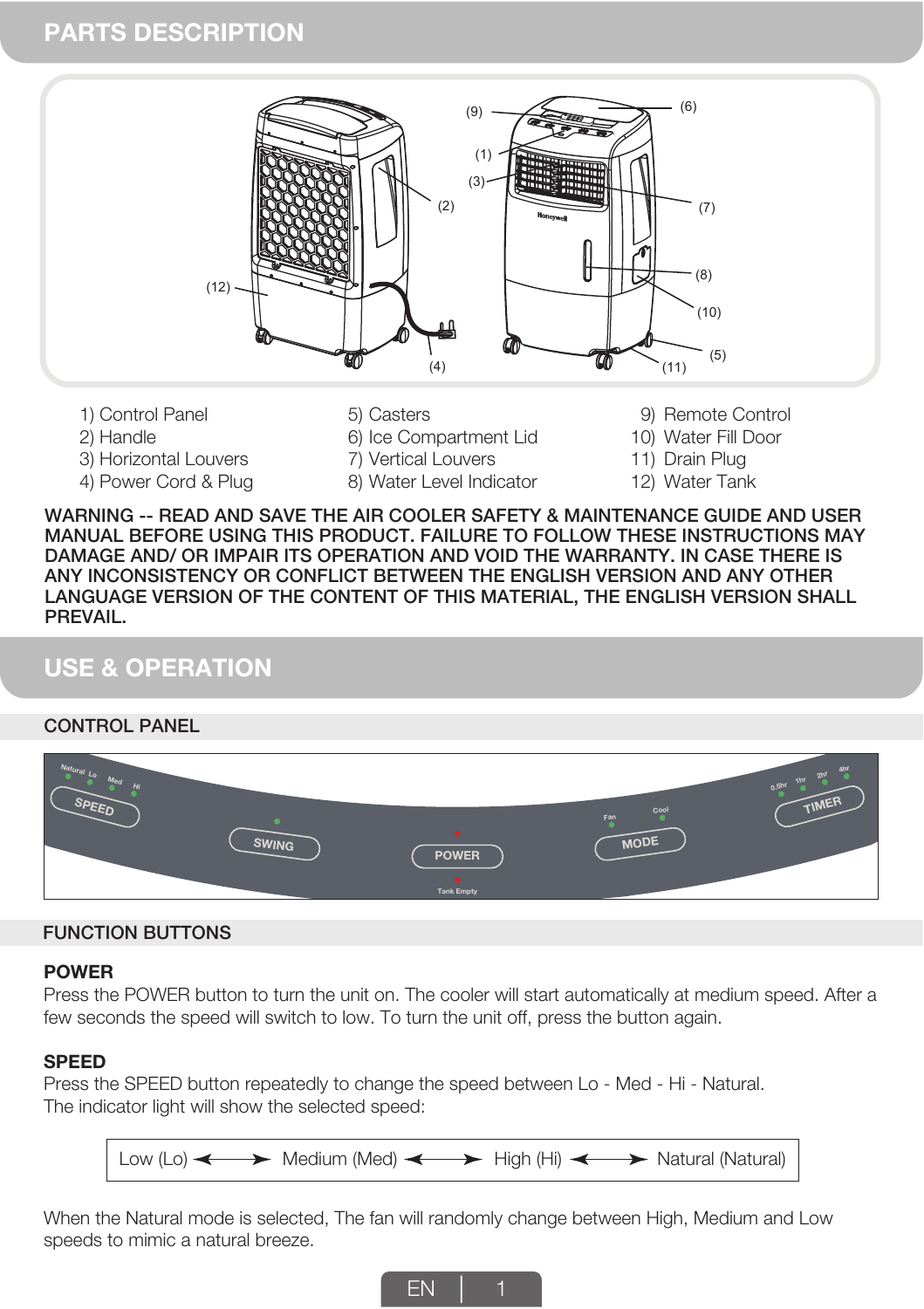## **USE & OPERATION (CONTINUED)**

## FUNCTION BUTTONS (CONTINUED)

## **TIMER**

Press the TIMER button until the desired time duration setting is selected. When the set time has passed, the unit will automatically turn off (unit remains in Standby mode until power cord is unplugged from electrical socket). The TIMER function allows you to program the unit for up to 7.5 hours of use.

#### **SWING**

Press the SWING button until the SWING indicator light is illuminated on the control panel. The louvers will begin to move left to right automatically. Vertical Air Flow - You can manually adjust the louvers to change vertical air flow.

#### **MODE**

Press the MODE button to select COOL and FAN modes. Pressing the MODE button until COOL is illuminated on the control panel activates evaporative cooling. The water pump will operate and you will feel the cooler air after the Honeycomb Cooling Media is completely wet.

Pressing the MODE until Fan is illuminated switches the unit to a fan only mode, without evaporative cooling.

#### ROOM COOLING AND HUMIDIFYING

In cooling mode, Honeywell Air Coolers provide moisturized air through the evaporation of water. There is a manual Water Regulator knob located in the ice compartment of the unit. This allows you to adjust the amount of water pumped over the Honeycomb Cooling Media, thus helping to control cooling and humidification levels.

When the Water Regulator is set to MIN, the water pump distributes a minimal amount of water to the Honeycomb Cooling Media. This results in less water evaporation and reduces the cooling effect.

When the Water Regulator is set to MAX, the water pump distributes the maximum amount of water to the Honeycomb Cooling Media. This results in maximum water evaporation and the cooling performance improves.

#### REMOTE CONTROL



POWER SPEED MODE **SWING** TIMER

: ON / OFF

- : Low / Medium / High / Natural
- : Controls cooling or fan option
- : Controls the motion of the louvers
- : Controls the Timer function for automatic off

#### Note:

- The remote control requires AAA (2 x 1.5V) batteries for replacement.
- Open the battery compartment at the back of the remote control and insert the batteries inside. Care must be taken to insert the batteries according to the correct polarity  $(+/-)$  markings shown inside the battery compartment.







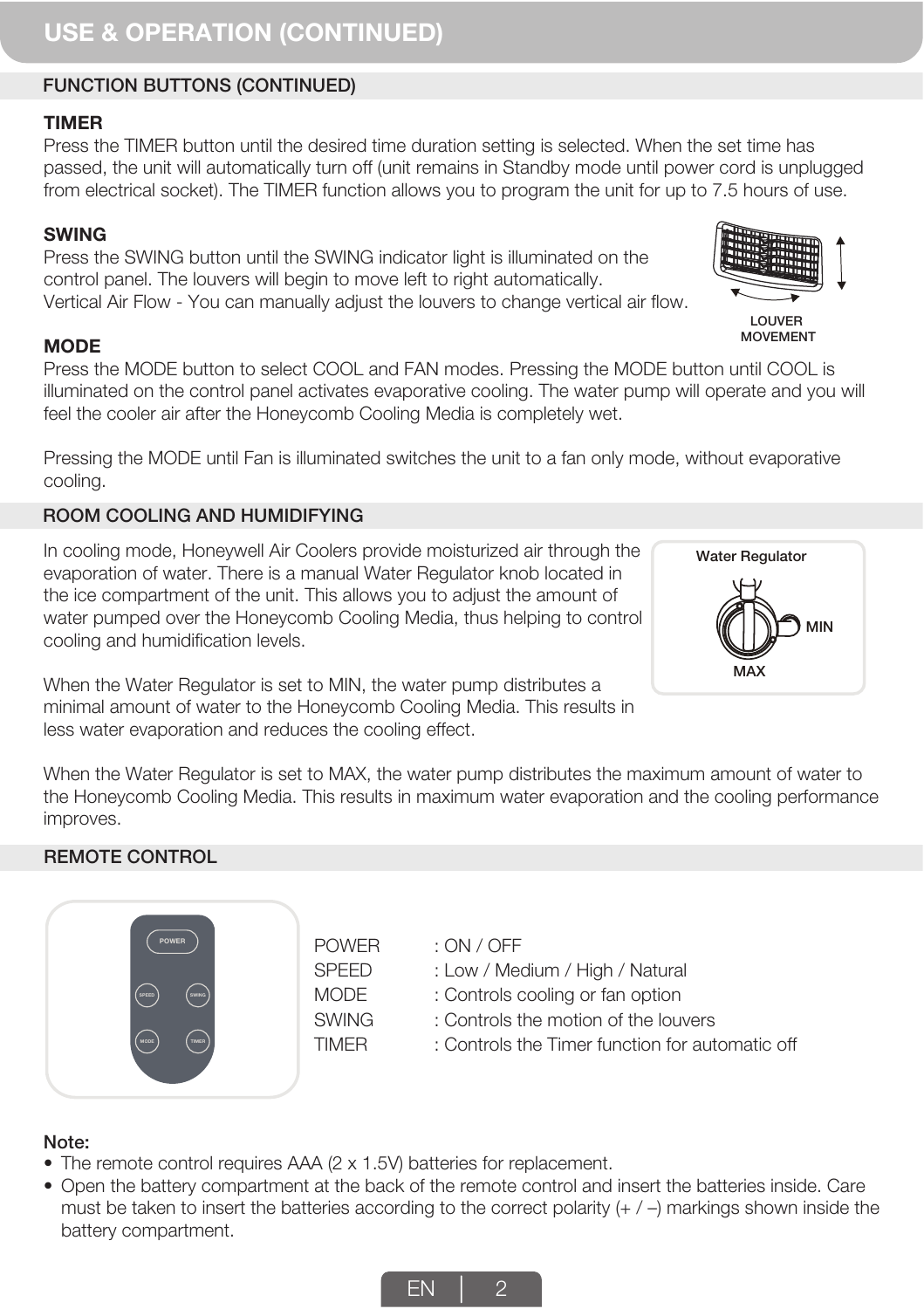## REMOTE CONTROL (CONTINUED)

- Always point the remote control signal transmitter towards the unit when operating. Make sure that the signal path is not obstructed.
- Remove the batteries if the unit is not going to be used for an extended period of time.
- Do not drop the remote control.
- Do not mix different types of batteries such as alkaline, carbon-zinc, or rechargeable batteries.
- Do not mix old and new batteries.
- Do not recharge the battery.
- Exhausted batteries are to be removed from the product and safely disposed of as per local regulations.
- Do not dispose of batteries in fire. Batteries may explode or leak. WARNING: Caution for ingestion of the small battery. Keep away from children and animals.

#### COOLER LOCATION

Make sure to position the air cooler correctly before you set up and start using the product. Please refer to the COOLER LOCATION section of the separate Safety & Maintenance Guide.

#### FILLING WITH WATER

#### CAUTION:

Unplug the unit from the electrical power outlet before emptying or refilling the water tank.



Open the Water Fill Door located on the side of the unit.

The Water Level Indicator is located at the front of the unit. Refill the water tank when water level is low. Do not fill water above the "Max." water level mark to avoid water droplets collecting on the louvers. Check the water level in the tank before running the COOL function. Make sure that the water in the tank is above the minimum water level mark. Running the unit in COOL mode with inadequate water may cause pump failure.

**Note:** The water capacity refers to the total volume of water that can be contained within the air cooler water tank and water distribution system. The water capacity in the tank at the "Max." indicator level may be lower than the actual water capacity of the air cooler.

**Note:** If ice is available, you may add ice in the top ice compartment to enhance the cooling performance.

**WARNING:** Do not fill water tank with dirty water or salt water. This can damage the unit and Honeycomb media.

#### LOW WATER ALARM

The unit is equipped with a low water sensor. In Cooling Mode, when water in the tank is below the minimum level, you will hear a beeping sound and the TANK EMPTY indicator light will flash continuously. The unit will automatically pause evaporative cooling.



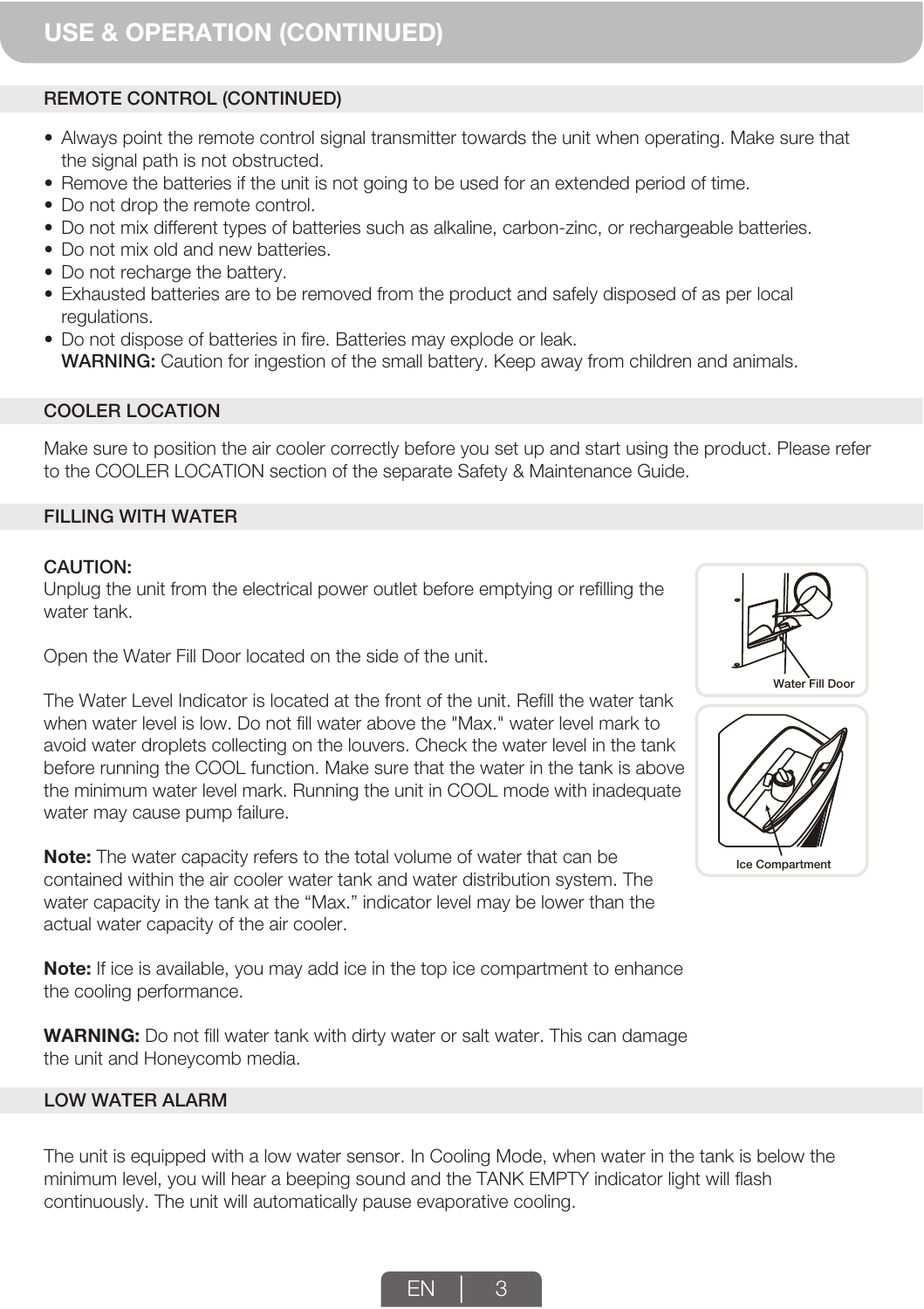#### LOW WATER ALARM (CONTINUED)

Refill the water tank to deactivate the alarm in cooling mode. First switch OFF the unit and unplug from the power outlet. Fill the water tank with water above the minimum water level mark. Plug in and switch ON again.

To deactivate the alarm and continue using the unit as a fan (without evaporative cooling), switch the unit OFF and then ON again. The Low Water Alarm will not activate in Fan only mode. The Low Water Alarm will sound again if the COOL function is activated while the water tank is still empty.

#### CLEANING & DRAINING THE WATER TANK

Below are instructions on how to clean and maintain your air cooler. If the cooler will not be used for a long period of time, please refer to the STORAGE & MAINTENANCE GUIDELINES located in the separate Safety & Maintenance Guide.

#### WARNING:

Before cleaning the unit, switch the unit OFF and disconnect from the electrical socket.

- Move the unit to a location where the water can be drained. Remove the cap from the Drain plug t located at the bottom of the unit. Allow the tank to empty.
- Refill the water tank with clean water, up to the maximum level and drain it completely. t
- Use a damp cloth to remove the dirt and dust from the surface of the unit. Never use corrosive elements or chemicals to clean this product.
- When the product is not in use, store the unit in a dry place out of direct sunlight.

#### CLEANING THE CARBON DUST FILTER\* AND HONEYCOMB COOLING MEDIA

- The appliance is supplied with a Carbon Dust Filter\* & Honeycomb Cooling Media.
- The Carbon Dust Filter\* and Honeycomb Cooling Media are located inside the Rear Grill. See Figure 1 for instructions on how to remove them from the unit for cleaning and maintenance.
- Do not run the unit in COOL mode with stale water in the tank. You must empty the water tank and refill with fresh water, especially if the tank has not been cleaned in a long time.
- The cleaning frequency for the Honeycomb media depends on local air and water conditions. In areas where the mineral content of water is high, mineral deposits may build up on the Honeycomb Cooling Media and restrict air flow. Draining the water tank and refilling with fresh water at least once a week will help reduce mineral deposits. If mineral deposits remain on the Honeycomb Cooling Media, the media should be removed and washed under fresh water. The media should be cleaned every two months or sooner, depending on your needs.
- For best results allow the Honeycomb Cooling Media to dry t after each use by turning off the cool function 15 minutes before turning the unit off.



Removing the Carbon Dust Filter\*/ Honeycomb Cooling Media:

- 1. Remove all the screws from the Rear Grill.
- 2. Carefully push the left and right side of the rear grill and pull out from the cooler.
- 3. Pull out the Carbon Dust Filter\* and clean with water as needed.
- 4. To release the Honeycomb Media pull out the Rear Frame and slide the Honeycomb out of the frame.
- 5. Replace or clean media with water and a damp cloth as needed.

**WARNING:** DO NOT operate the Air Cooler when the Rear Grill or Rear Frame is removed from the Air Cooler, or if there is a loose-fitting Rear Grill or Rear Frame. Doing so can cause serious injury or dangerous electrical shock.

\*Applicable for models with Carbon Dust Filter only.

EN 4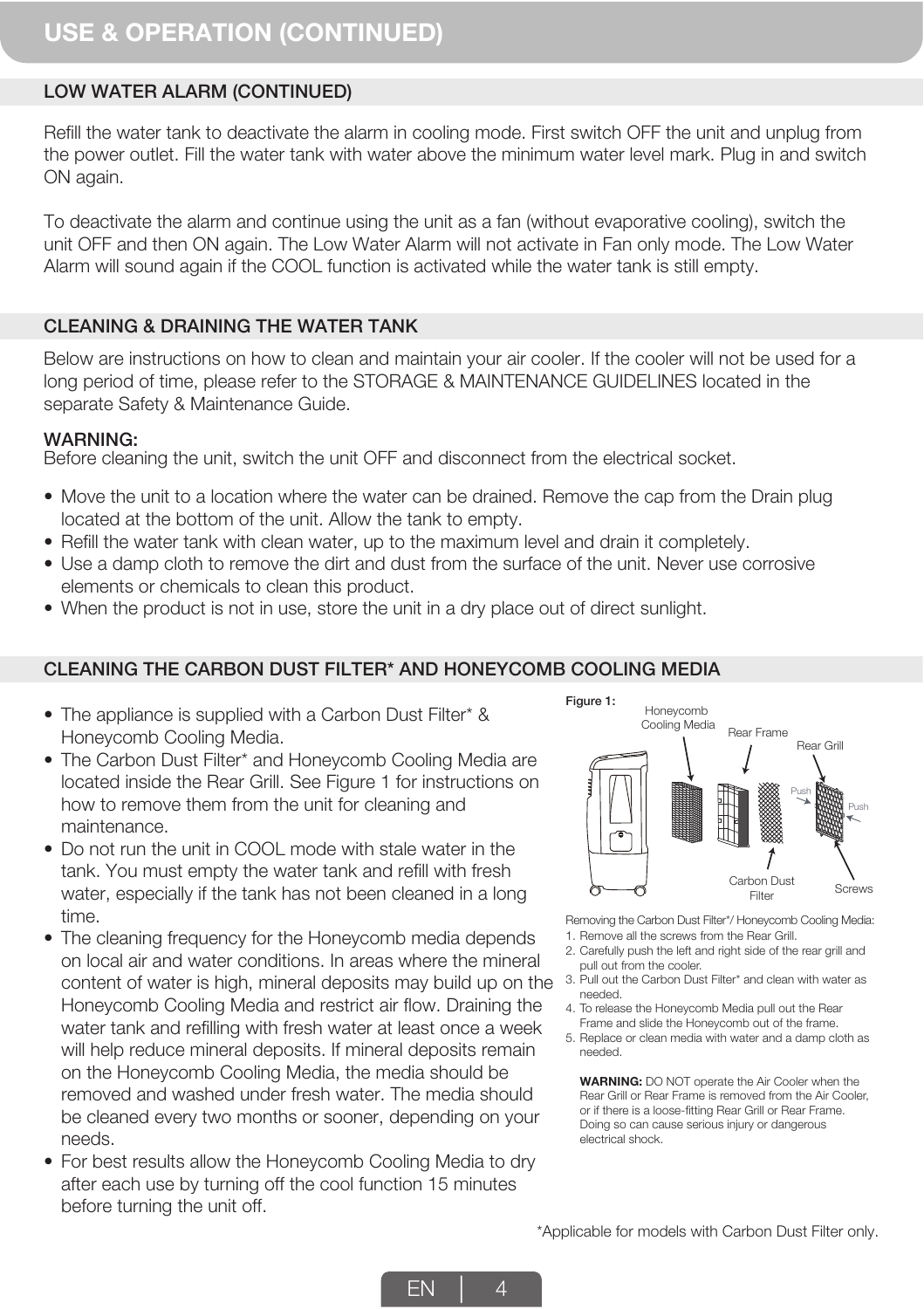# TECHNICAL SPECIFICATIONS

| Model                    | CO25AE                                                              |
|--------------------------|---------------------------------------------------------------------|
| Voltage                  | 110 - 120 V                                                         |
| Frequency                | 60 Hz                                                               |
| Ampere                   | 2.1A                                                                |
| Wattage                  | 235 W                                                               |
| <b>Cooling Media</b>     | Honeycomb                                                           |
| <b>Product Dimension</b> | 480 (W) x 370 (D) x 847 (H) mm<br>18.9 (W) x 14.6 (D) x 33.3 (H) in |
| Net Weight               | 11.7 kg / 25.8 lbs                                                  |

# ELECTRICAL WIRING DIAGRAM

For USA Outdoor Models Only. This appliance is equipped with a GFCI plug. Press the TEST button and then the RESET button once every month to ensure proper operation.